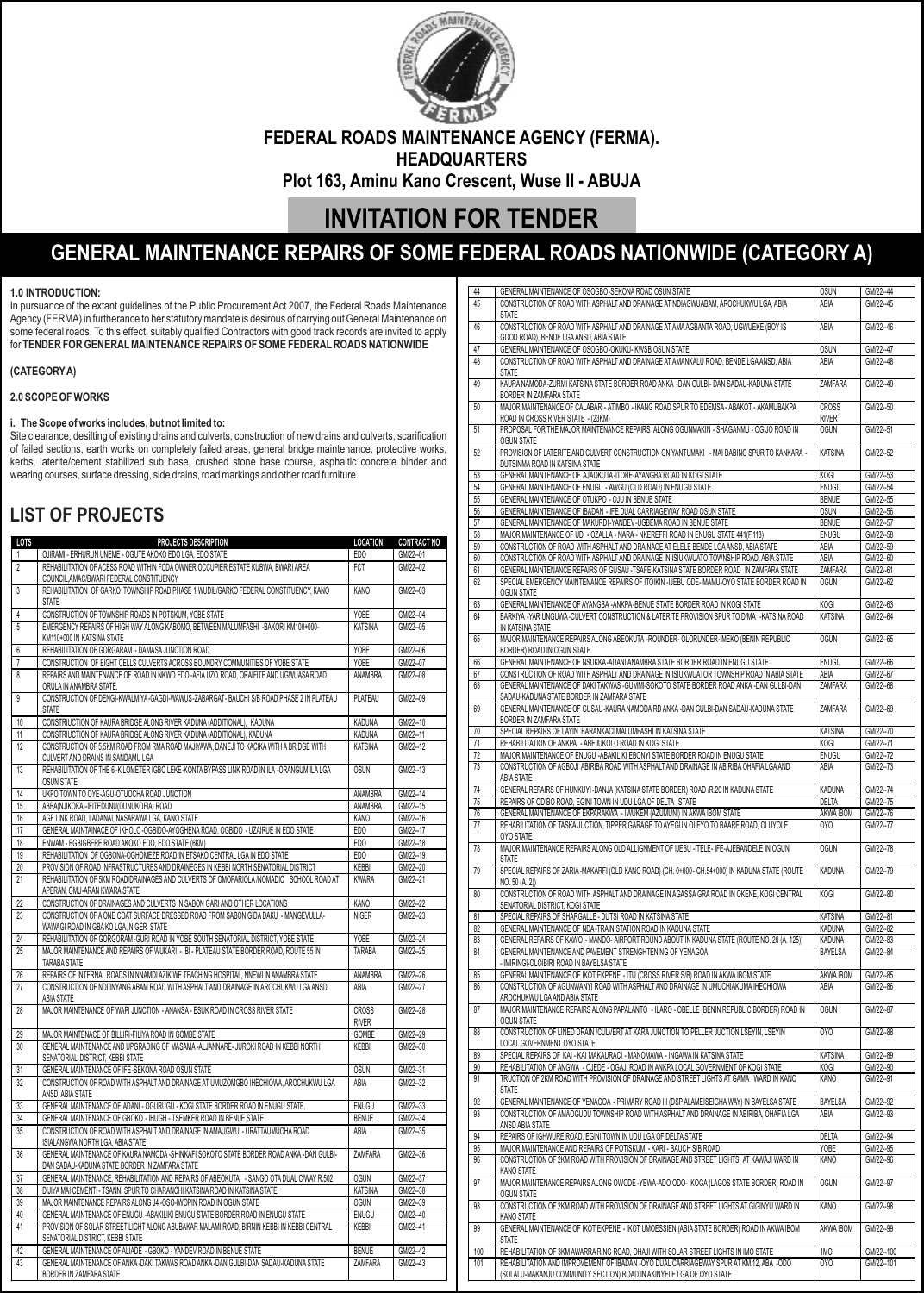| 103        | CONSTRUCTION OF 3KM RING ROAD AT AM AFOR, OHAJI IN IMO STATE<br>SPECIAL REPAIRS OF KATSINA - DAURA - ZANGO ROAD IN KATSINA STATE                                               | IMO<br><b>KATSINA</b>        | GM/22--102<br>GM/22--103 |
|------------|--------------------------------------------------------------------------------------------------------------------------------------------------------------------------------|------------------------------|--------------------------|
| 104        | GENERAL MAINTENANCE OF YENAGOA - PRIMARY ROAD I (SANI ABACHA WAY) IN BAYELSA STATE                                                                                             | BAYELSA                      | GM/22--104               |
| 105        | REHABILITATION OF SABO ROADS AND FENCING OF COMMUNITY AGRICULTURAL LAYOUT AT MOPA ALONG                                                                                        | KOGI                         | GM/22--105               |
|            | KABBA - EGBE- KWARA STATE BOADER ROAD IN KOGI STATE                                                                                                                            |                              |                          |
| 106        | CONSTRUCTION OF 3KM NNEMPI TO UBULU ROAD, ORU WEST IN IMO STATE                                                                                                                | IMO                          | GM/22--106               |
| 107        | MAJOR MAINTENANCE AND REPAIRS OF NGURU - GASHUA ROAD                                                                                                                           | YOBE                         | GM/22--107               |
| 108<br>109 | SPECIAL REPAIRS OF DAYI - GWARZO KANO STATE BORDER ROAD IN KATSINA STATE<br>REHABILITATION OF COLLAPSED PORTION OF ETEKWURU, AMAFOR, OBOSIMA ROAD, 4KM IMO STATE               | <b>KATSINA</b><br><b>IMO</b> | GM/22--108<br>GM/22--109 |
| 110        | GENERAL MAINTENANCE OF ABA - IKOT EKPENE ROAD IN ABIA STATE                                                                                                                    | ABIA                         | GM/22--110               |
| 111        | GENERAL REPAIRS OF ABEOKUTA LGA TO AYETORO IN AYETORO LGA OF OGUN STATE                                                                                                        | <b>OGUN</b>                  | GM/22--111               |
| 112        | MAJOR MAINTENANCE AND REPAIRS OF POTISKUM - UDUBO - BAUCHI S/B ROAD                                                                                                            | YOBE                         | GM/22--112               |
| 113        | GENERAL REPAIRS AND MAINTENANCE OF IGAN -OKOTO-AYETORO-YEWA LOCAL GOVERNMENT AREA OF                                                                                           | <b>OGUN</b>                  | GM/22--113               |
| 114        | <b>OGUN STATE</b><br>CONSTRUCTION OF ROAD WITH ASPHALT AND DRAINAGE IN NIGER EAST SENATORIAL DISTRICT, NIGER                                                                   | <b>NIGER</b>                 | GM/22--114               |
|            | <b>STATE</b>                                                                                                                                                                   |                              |                          |
| 115        | GENERAL REPAIRS AND CONS TRUCTION OF IKORO-KAJOLA-OKE ILA IN OSUN STATE                                                                                                        | <b>OSUN</b>                  | GM/22--115               |
| 116        | SPECIAL REPAIRS OF (JIGAWA STATE BORDER) KAZAURE - DAURA KONGOLOM NIGER REPUBLIC BORDER                                                                                        | <b>KATSINA</b>               | GM/22--116               |
|            | ROAD IN KATSINA STATE                                                                                                                                                          |                              |                          |
| 117        | GENERAL REPAIRS AND CONSTRUCTION OF OTUN -OSAN-ORA ROAD IN OSUN STATE                                                                                                          | <b>OSUN</b>                  | GM/22--117               |
| 118<br>119 | GENERAL MAINTENANCE OF MOKOLA - SONGO - OJO DUAL CARRIAGEWAY (AERODROME OLD AIRPORT)<br>GENERAL REPAIRS OF OMU-IJELU KWARA STATE BORDER ROAD IN KWARA STATE                    | OYO<br><b>KWARA</b>          | GM/22--118<br>GM/22--119 |
| 120        | MAJOR MAINTENANCE AND REP AIRS OF POTISKUM - FIKA - NGALDA - GOMBE S/B ROAD                                                                                                    | YOBE                         | GM/22--120               |
| 121        | CONSTRUCTION OF ROAD WITH ASPHALT AND DRAINAGE IN NIGER NORTH SENATORIAL DISTRICT. NIGER                                                                                       | <b>NIGER</b>                 | GM/22--121               |
|            | <b>STATE</b>                                                                                                                                                                   |                              |                          |
| 122        | GENERAL REPAIRS OF ISAN OBO-AYEGUNLE ROAD IN KWARA STATE                                                                                                                       | <b>KWARA</b>                 | GM/22--122               |
| 123        | REHABILITATION OF 2KM AHAGENE ROAD OKUCHI (ADAVI LGA) IN KOGI STATE                                                                                                            | <b>KOGI</b>                  | GM/22--123<br>GM/22--124 |
| 124        | GENERAL MAINTENANCE AND REPAIRS OF INTERNAL ROADS OF THE NIGERIAN ACADEMY OF COMMERCE,<br>AYETORO ROAD SPUR TO OTUN OMU ARAN ROAD IN KWARA STATE                               | <b>KWARA</b>                 |                          |
| 125        | SPECIAL REPAIRS OF KATSINA - BATSARI - SAFANA - DUTSINMA - KANKIA ROAD IN KATSINA                                                                                              | KATSINA                      | GM/22--125               |
| 126        | GENERAL MAINTENANCE OF IBADAN - OYO DUAL CARRIAGEWAY (BOTH BOUND) IN OYO STATE                                                                                                 | 0YO                          | GM/22--126               |
| 127        | REHABILITATION OF OMOWA SECRETARIAT ROAD OB ANGEDE (OKEHI LGA) 3KM IN KOGI                                                                                                     | KOGI                         | GM/22--127               |
| 128        | GENERAL MAINTENANCE REPAIRS OF ASABA - ILLAH - EBU ROAD IN DELTA STATE                                                                                                         | <b>DELTA</b>                 | GM/22-128                |
| 129<br>130 | CONSTRUCTION OF DRAINAGE AND CULVERTS AT SELECTED LOCATIONS IN YOLA TOWN, ADAMAWA STATE<br>GENERAL MAINTENANCE OF ODE ONA (IBADAN) - IDI AYUNRE - MAMU (OGUN S/B) IN OYO STATE | ADAMAWA<br>OYO               | GM/22--129<br>GM/22--130 |
| 131        | GENERAL MAINTENANCE REPAIRS OF KWALE - UMUTU ROAD IN DELTA STATE                                                                                                               | <b>DELTA</b>                 | GM/22--131               |
| 132        | REHABILITATION OF IHIMA COMMUNITY SEC SCH ROAD OBEIBA IHIMA (OKE HI LGA) 3KM IN KOGI STATE                                                                                     | KOGI                         | GM/22--132               |
| 133        | CONSTRUCTION OF ROAD WITH ASPHALT AND DRAINAGE AT KOTA ROAD EKITI EAST, LGA EKITI SOUTH                                                                                        | EKITI                        | GM/22--133               |
|            | FEDERAL CONSTITUENCY, EKITI STATE                                                                                                                                              |                              |                          |
| 134        | GENERAL MAINTENANCE OF BAUCHI - TAFAWA BALEWA ROAD R324/F247 BAUC HI STATE                                                                                                     | <b>BAUCHI</b>                | GM/22--134               |
| 135        | GENERAL MAINTENANCE OF NETWORK OF ROAD AT THE FEDERAL MEDICAL CENTRE IDO EKITI IN EKITI<br><b>STATE</b>                                                                        | <b>EKITI</b>                 | GM/22--135               |
| 136        | GENERAL REPAIRS OF ROADS WITHIN THE FEDERAL UNIVERSITY OF OYE EKITI IN EKITI STATE                                                                                             | <b>EKITI</b>                 | GM/22--136               |
| 137        | CONSTRUCTION AND REHABILITATION OF BOX CULVERT ALONG ARAMOKO -ILEONA JUNCTION ALONG ADO                                                                                        | EKITI                        | GM/22--137               |
|            | EKITI-ITAWURE ROAD IN EKITI STATE                                                                                                                                              |                              |                          |
| 138        | REHABILITATION OF NEW BUSSA AWURU ROAD IN BORGU TOWN IN NIGER STATE                                                                                                            | <b>NIGER</b>                 | GM/22--138               |
| 139        | SPECIAL REPAIRS OF KATSINA - JIBIA NIGER REPUBLIC BORDER ROAD IN KATSINA STATE                                                                                                 | KATSINA                      | GM/22--139               |
| 140<br>141 | REHABILITATION OF ANKPA -OGODO-ALOMA ROAD IN KOGI<br>CONSTRUCTION OF LINED DRAIN ALONG OMUOKE - ERITI/ LGASIAKOKO ROAD SPUR TO ONDO OYIN - ONDO                                | KOGI<br><b>EKITI</b>         | GM/22--140<br>GM/22--141 |
|            | STATE BORDER ROAD IN EKITI STATE                                                                                                                                               |                              |                          |
| 142        | MAINTENANCE OF OBA-NNEWI-OKIGWE ROAD SPUR TO ST JOHN EDOJI ROAD IN ANAMBRA STATE                                                                                               | ANAMBRA                      | GM/22--142               |
| 143        | REHABILITATION OF ROADS IN ATBU TEACHING HOSPITAL IN BAUCHI STATE                                                                                                              | <b>BAUCHI</b>                | GM/22--143               |
| 144        | GENERAL MAINTENANCE OF AR OCHUKWU - IKOT EKPENE ROAD ROUTE NO. 425 (F.108) IN ABIA STATE                                                                                       | ABIA                         | GM/22--144               |
| 145        | REHABILITATION OF KAINJI RESETTLEMENT ROAD. BORGU IN NIGER STATE                                                                                                               | <b>NIGER</b>                 | GM/22--145               |
| 146<br>147 | GENERAL MAINTENANCE OF IDAH-ODOLU-NNSUKA-ENUGU S/B ROAD IN KOGI STATE<br>GENERAL MAINTENANCE ALONG KATSINA - KANO STATE BORDER ROAD IN KATSINA STATE                           | KOGI<br><b>KATSINA</b>       | GM/22-146<br>GM/22--147  |
| 148        | GENERAL MAINTENANCE OF AYANGBA -DEKINA-SHINTAKU ROAD IN KOGI STATE                                                                                                             | KOGI                         | GM/22--148               |
| 149        | REHABILITATION AND MAINTENANCE OF ROADS & PROVISION OF SOLAR LI GHTS TO SOME FEDERAL                                                                                           | <b>EKITI</b>                 | GM/22--149               |
|            | CONSTITUENCY IN EKITI STATE                                                                                                                                                    |                              |                          |
| 150        |                                                                                                                                                                                |                              |                          |
|            | REHABILITATION OF OTUMBA ADEYIGA ADENIYI AVENUE OFF IKOTUN IGANDO ROAD IN LAGOS WEST                                                                                           | <b>LAGOS</b>                 | GM/22--150               |
| 151        | GENERAL MAINTENANCE OF BAUCHI - NINGI ROAD R85/F345 BAUCHI STATE                                                                                                               | <b>BAUCHI</b>                | GM/22--151               |
| 152        | REHABILITATION OF OTUMBA BAMIDELE STREET OFF IKOTUN IGANDO ROAD IN LAGOS WEST                                                                                                  | <b>LAGOS</b>                 | GM/22--152               |
| 153        | GENERAL MAINTENANCE OF ABA - AZUMINI ROAD ROUTE NO. 409 (F.104) IN ABIA STATE                                                                                                  | ABIA                         | GM/22--153               |
| 154<br>155 | COMPLETION OF LANKAVIRI LAU ROAD PROJECT IN TAR ABA NORTH<br>CONSTRUCTION OF JADE-GANYE ROAD SPUR TO WURO ABBA/HAMALERI IN ADAMAWA STATE                                       | <b>TARABA</b><br>ADAMAWA     | GM/22--154<br>GM/22--155 |
| 156        | REHABILITATION OF ANKPA - ABEJUKOLO ROAD IN KOGI STATE                                                                                                                         | KOGI                         | GM/22--156               |
| 157        | GENERAL MAINTENANCE REPAIRS OF OKIRIGWE - OGORODE ROAD IN DELTA STATE                                                                                                          | DELTA                        | GM/22--157               |
| 158        | GENERAL MAINTENANCE OF OGBOMOSHO - KONDORA-DOGO-IGBETTI IN OYO STATE                                                                                                           | 0YO                          | GM/22--158               |
| 159        | GENERAL MAINTENANCE REPAIRS OF OLEH JUNCTION - UZERE - ASABA - ASE ROAD IN DELTA STATE                                                                                         | <b>DELTA</b>                 | GM/22--159               |
| 160<br>161 | GENERAL MAINTENANCE OF YOLA-NGURORE-NUMAN ROAD IN ADAMAWA STATE<br>EMERGENCY REPAIRS OF CRITICALLY FAILED SECTION AT (TAKI ROUNDABOUT) (LAUTECH ROUNDABOUT)                    | ADAMAWA<br>0Y <sub>0</sub>   | GM/22--160<br>GM/22--161 |
|            | ALONG OYO - OGBOMOSHO - OTTE ROAD (OLD ALIGNMENT), IN OYO STATE                                                                                                                |                              |                          |
| 162        | GENERAL MAINTENANCE REPAIRS OF BENIN - ASABA - ONITSHA DUAL CARRIAGEWAY (NIGER BRIDGE - EDO                                                                                    | <b>DELTA</b>                 | GM/22--162               |
|            | S/B) IN DELTA STATE                                                                                                                                                            |                              |                          |
| 163        | GENERAL MAINTENANCE REPAIRS OF OYO - AWE - OSUN S/B IN OYO STATE                                                                                                               | OY <sub>0</sub>              | GM/22--163               |
| 164<br>165 | GENERAL MAINTENANCE OF OKENE-AJAOKUTA DUAL CA RRIAGEWAY (BOTH BOUND) IN KOGI STATE<br>GENERAL MAINTENANCE OF MARRABA -SEBORE-KARLIHI ROAD IN ADAMAWA STATE                     | <b>KOGI</b><br>ADAMAWA       | GM/22--164<br>GM/22--165 |
| 166        | REPAIR OF CRITICAL FAILED SECTIONS AND PATCHING OF POTHOLES BETWEEN AKINYELE ALONG IBADAN                                                                                      | 0YO                          | GM/22--166               |
|            | - OYO ROAD (OLD ALIGNMENT), IN OYO STATE.                                                                                                                                      |                              |                          |
| 167        | GENERAL MAINTENANCE OF AIYETORO-EGGAN ROAD IN KOGI STATE                                                                                                                       | KOGI                         | GM/22--167               |
| 168        | GENERAL MAINTENANCE OF GOMBI - GARKIDA ROAD IN ADAMAWA STATE                                                                                                                   | ADAMAWA                      | GM/22--168               |
| 169<br>170 | GENERAL MAINTENANCE REPAIRS OF ISEYIN - IPAPO - OKAKA - ALAGA - AGO ARE ROAD IN OYO STATE<br>GENERAL MAINTENANCE OF OKENE-KABBA ROAD IN KOGI STATE                             | 0YO<br>KOGI                  | GM/22--169<br>GM/22--170 |
| 171        | GENERAL MAINTENANCE OF ABAJI-KOTON KARFE SECTION OF ABUJA - LOKOJA ROAD IN KOGI STATE                                                                                          | KOGI                         | GM/22--171               |
| 172        | CONSTRUCTION OF ROAD WITH ASPHALT AND DRAINAGE AT IKOT OYOM VILLAGE, AKPABUYO LOCAL                                                                                            | <b>CROSS</b>                 | GM/22--172               |
|            | GOVERNMENT AREA, CROSS RIVER SOUTH SENATORIAL DISTRICT                                                                                                                         | <b>RIVER</b>                 |                          |
| 173        | SPECIAL REPAIRS OF THE ZUNGERU-MINNA SECTION OF THE FEDERAL ROAD ALONG THE ZUNGERU -MINNA                                                                                      | <b>NIGER</b>                 | GM/22--173               |
| 174        | -LAMBATTA R OAD, ROUTE NO. 65 IN NIGER STATE<br>REHABILITATION OF SHADOW TERBANACLE CLOSE ROAD OFF IKOTUN IGANDO ROAD IN LAGOS WEST                                            | <b>LAGOS</b>                 | GM/22--174               |
| 175        | REHABILITATION OF SHADOW TERBANACLE CLOSE ROAD OFF IKOTUN IGANDO ROAD IN LAGOS WEST                                                                                            | <b>LAGOS</b>                 | GM/22--175               |
| 176        | SPECIAL REPAIRS OF KAFFIN MAIYAKI - SAMINAKA KADUNA S/B ROAD 302 (F.243) IN KANO STATE                                                                                         | <b>KANO</b>                  | GM/22--176               |
| 177        | SPECIAL REPAIRS OF KAFFIN MAIYAKI - SAMINAKA KADUNA S/B ROAD 302 (F.243) IN KANO STATE                                                                                         | <b>KANO</b>                  | GM/22--177               |
| 178        | ASPHALTING OF METHODIST COLLE GE OBIOHIA-AGBOZU-ANAMBRA- AMANKWO-ELUOMA RING ROAD,                                                                                             | ABIA                         | GM/22--178               |
|            | UZUAKOLI IN BENDE FEDERAL CONSTITUENCY, ABIA STATE                                                                                                                             |                              |                          |
| 179        | PROPOSAL FOR GENERAL MAINTENANCE REPAIRS OF ITAJI -OMUOIJELU - ILUPEJU ROAD SPUR TO IFAKI -                                                                                    | <b>EKITI</b>                 | GM/22--179               |
| 180        | IKOLE- OMUO-KOGI STATE BORDER ROAD IN EK ITI STATE<br>GENERAL MAINTENANCE OF IFE -ILESA DUAL CARRIAGEWAY OSUN STATE                                                            | <b>OSUN</b>                  | GM/22--180               |
| 181        | REPAIRS OF INTERNAL ROADS IN UMAR SULEIMAN COLLEGE OF EDUCATION, GASHUA (USCOEGA) IN YOBE                                                                                      | <b>YOBE</b>                  | GM/22--181               |
|            | <b>STATE</b>                                                                                                                                                                   |                              |                          |
| 182        | CONSTRUCTION OF ROAD WITH ASPHALT AND DRAINAGE AT CHIEF DENNIS OKAFOR ROAD IN                                                                                                  | ANAMBRA                      | GM/22--182               |
|            | ENUGWUUKWU IN NJIKOKA LGA, ANAMBRA STATE                                                                                                                                       |                              |                          |
| 183        | SPECIAL REPAIRS OF KOFAR DAN AGUNDI - SHARADA CHALLAWA IN KANO STATE                                                                                                           | KANO                         | GM/22--183               |
| 184<br>185 | GENERAL MAINTENANCE REPAIRS OF IKOLE -LINKS ROAD IN EKITI STATE<br>REPAIRS OF INTERNAL ROADS IN FEDERAL TEACHING HOSPITAL, ABAKALIKI, EBONYI STATE                             | Ekiti<br>EBONYI              | GM/22--184<br>GM/22--185 |
| 186        | REPAIRS OF INTERNAL ROADS IN AHMADU BELLO UNIVERSITY TEACHING HOSPITAL, ZARIA, KADUNA STATE                                                                                    | <b>KADUNA</b>                | GM/22--186               |
| 187        | REPAIRS OF INTERNAL ROADS IN USMAN DAN FODIO UNIVERSITY TEACHING HOSPITAL, SOKOTO STATE                                                                                        | <b>SOKOTO</b>                | GM/22--187               |
| 188<br>189 | REPAIRS OF INTERNAL ROADS IN UNIVERSITY OF PORT HARCOURT TEACHING HOSPITAL, RIVERS STATE<br>REPAIRS OF INTERNAL ROADS IN UNIVERSITY COLLEGE HOSPITAL, IBADAN, OYO STATE        | <b>RIVERS</b><br>0YO         | GM/22--188<br>GM/22 189  |

| 190<br>191                                                                                                                                                                                                            |                                                                                                                                                                                         |                          |                          |
|-----------------------------------------------------------------------------------------------------------------------------------------------------------------------------------------------------------------------|-----------------------------------------------------------------------------------------------------------------------------------------------------------------------------------------|--------------------------|--------------------------|
|                                                                                                                                                                                                                       | REPAIRS OF INTERNAL ROADS IN JOS UNIVERSITY TEACHING HOSPITAL, PLATEAU STATE<br>REPAIRS OF INTERNAL ROADS IN UNIVERSITY OF NIGERIA TEACHING HOSPITAL. ITUKU -OZALLA, ENUGU              | PLATEAU<br><b>ENUGU</b>  | GM/22--190<br>GM/22--191 |
|                                                                                                                                                                                                                       | <b>STATE</b>                                                                                                                                                                            |                          |                          |
| 192<br>193                                                                                                                                                                                                            | REPAIRS OF INTERNAL ROADS IN UNIVERSITY OF ILORIN TEACHING HOSPITAL, ILORIN, KWARA STATE<br>REPAIRS OF INTERNAL ROADS IN UNIVERSITY OF ABUJA TEACHIG HOSPITAL, GWAGWALADA, ABUJA        | <b>KWARA</b><br>FCT      | GM/22--192<br>GM/22--193 |
| 194                                                                                                                                                                                                                   | REPAIRS OF INTERNAL ROADS IN UNIVERSITY OF CALABAR TEACHIG HOSPITAL, CALABAR IN CROSS RIVER                                                                                             | <b>CROSS</b>             | GM/22-194                |
|                                                                                                                                                                                                                       | STATE.                                                                                                                                                                                  | <b>RIVER</b>             |                          |
| 195                                                                                                                                                                                                                   | MAINTENANCE OF UDI POLICE STATION, SHOP ROAD IN AGULU, ENUGWU AMOKWE, UDI LGA IN ENUGU                                                                                                  | <b>ENUGU</b>             | GM/22--195               |
| 196                                                                                                                                                                                                                   | <b>STATE</b><br>MAINTENANCE OF MKPULUANI-AFOR INYI-AGU LINK ROAD IN AMOKWE, UDI LGA IN ENUGU STATE                                                                                      | <b>ENUGU</b>             | GM/22--196               |
| 197                                                                                                                                                                                                                   | REHABILITATION OF SHARADA POLICE STATION -SABON GIDA-JA'EN ROAD, GWALE LGA, KANO STATE                                                                                                  | KANO                     | GM/22--197               |
| 198                                                                                                                                                                                                                   | REHABILITATION OF SABON GIDA -JA'EN-SHARADA ROAD OFF YAHAYA GUSAU, GWALE LGA, KANO STATE                                                                                                | KANO                     | GM/22--198               |
| 199                                                                                                                                                                                                                   | CONSTRUCTION OF OGEP - OSAKOM - ODUNDI ROAD, BOKI LGA CROSS RIVER STATE (28KM)                                                                                                          | <b>CROSS</b>             | GM/22--199               |
|                                                                                                                                                                                                                       |                                                                                                                                                                                         | <b>RIVER</b>             |                          |
| 200<br>201                                                                                                                                                                                                            | REHABILITATION OF ATANI - OZUBULU ROAD, ANAMBRA NORTH SENATORIAL DISTRICT<br>CONSTRUCTION OF DRAINAGE AT FEDERAL LOW COST ROAD, ARKILLA IN KWAME/WAMMAKO FEDERAL                        | ANAMBRA<br>SOKOTO        | GM/22--200<br>GM/22--201 |
|                                                                                                                                                                                                                       | CONSTITUENCY, SOKOTO STATE                                                                                                                                                              |                          |                          |
| 202                                                                                                                                                                                                                   | REHABILITATION OF BUMBUM-BABURA ROAD IN KATSINA STATE                                                                                                                                   | <b>KATSINA</b>           | GM/22--202               |
| 203                                                                                                                                                                                                                   | REHABILITATION OF DAURA/KALGO TOWNSHIP ROAD IN KATSINA STA TE                                                                                                                           | <b>KATSINA</b>           | GM/22--203               |
| 204<br>205                                                                                                                                                                                                            | SPECIAL REPAIRS OF KANO - GABASAWA - JIGAWA S/B ROAD IN KANO STATE (ROUTE NO. 365 (F.128)<br>REHABILITATION OF BUMBUM -MAIADUA ROAD IN KATSINA STATE                                    | KANO<br><b>KATSINA</b>   | GM/22--204<br>GM/22--205 |
| 206                                                                                                                                                                                                                   | GENERAL MAINTENANCE REPAIRS OF OMUO - IFE-OLUKOTUN KOGI STATE BORDER ROAD IN EKITI STATE                                                                                                | <b>EKITI</b>             | GM/22--206               |
| 207                                                                                                                                                                                                                   | REHABILITATION OF MPUTU - OGWUANIOCHA ROAD, ANAMBRA NORTH SENATORIAL DISTRICT                                                                                                           | ANAMBRA                  | GM/22--207               |
| 208                                                                                                                                                                                                                   | REHABILITATION OF SHARGELLE -MAIKONI-MAIADUA ROAD IN KATSINA STATE                                                                                                                      | <b>KATSINA</b>           | GM/22--208               |
| 209                                                                                                                                                                                                                   | REHABILITATION OF DILAPIDATED ISA -KWANAR ISA ROAD IN ISA/SABON BIRNI FEDERAL CONSTITUENCY,<br>SOKOTO STATE                                                                             | <b>SOKOTO</b>            | GM/22--209               |
| 210                                                                                                                                                                                                                   | GENERAL MAINTENANCE AND REPAIRS OF BAALE OLODI APAPA LAGOS II (WEST) IN LAGOS STATE.                                                                                                    | <b>LAGOS</b>             | GM/22--210               |
| 211                                                                                                                                                                                                                   | GENERAL MAINTENANCE REPAIRS OF LAFIA - SHENDAM ROAD IN NASARAWA STATE                                                                                                                   | NASARAWA                 | GM/22--211               |
| 212                                                                                                                                                                                                                   | REHABILITATION OF KONGOLAM -DAURA-KANO ROAD IN KATSINA STATE                                                                                                                            | <b>KATSINA</b>           | GM/22--212               |
| 213<br>214                                                                                                                                                                                                            | SPECIAL REPAIRS OF WUDIL-GAYA-AJINGI-JIGAWA S/B ROAD IN KANO STATE (ROUTE NO. 333) (F.131)                                                                                              | KANO<br><b>NASARAWA</b>  | GM/22--213<br>GM/22--214 |
| 215                                                                                                                                                                                                                   | REPAIRS OF OBI-KEANA BENUE STATE BORDER ROAD IN KEANA LGA OF NASARAWA STATE<br>GENERAL MAINTENANCE REPAIRS OF EFON ALAAYE -ERINMO-OSUN STATE BORDER ROAD IN EKITI STATE                 | <b>EKITI</b>             | GM/22--215               |
| 216                                                                                                                                                                                                                   | CONSTRUCTION OF AMAOBA OKAF IA - OKPUHU NEW SITE - AMAOJI ROAD IN IGBERE. BENDE LGA. ABIA                                                                                               | ABIA                     | GM/22--216               |
|                                                                                                                                                                                                                       | STATE AND INSTALLATION OF ALL -IN- ONE INTEGRATED SOLAR-POWERED HIGHWAY LIGHTING.                                                                                                       |                          |                          |
| 217<br>218                                                                                                                                                                                                            | REHABILITATION OF UMUERUM TO UMUEKE - OMASI ROAD IN ANAMBRA NORTH SENATORIAL DISTRICT<br>GENERAL MAINTENANCE OF WESTERN BYE-PASS IN SOKOTO                                              | ANAMBRA<br><b>SOKOTO</b> | GM/22--217<br>GM/22--218 |
| 219                                                                                                                                                                                                                   | GENERAL MAINTENANCE REPAIRS OF KANO S/B - BIRNIN KUDU - BAUCHI S/B ROAD IN JIGAWA STATE                                                                                                 | <b>JIGAWA</b>            | GM/22--219               |
| 220                                                                                                                                                                                                                   | REHABILITATION OF AYINGBA - ANKPA-OKPO-OTUKPA BRANCH ROAD IN KOGI STATE.                                                                                                                | KOGI                     | GM/22--220               |
| 221                                                                                                                                                                                                                   | REHABILITATION OF ABAJI - TOTO - NASARAWA - KEFFI ROAD (R.55/124)                                                                                                                       | NASARAWA                 | GM/22--221               |
| 222                                                                                                                                                                                                                   | REHABILITATION OF ABAJI - TOTO - NASARAWA - KEFFI ROAD (R.55/124)                                                                                                                       | <b>FCT</b>               | GM/22--222               |
| 223<br>224                                                                                                                                                                                                            | GENERAL MAINTENANCE REPAIRS OF ADO EKITI - IKERE - ONDO STATE BORDER ROAD IN EKITI STATE<br>REHABILITATION OF OMASI (AYAMELUM) - NIMBO -NKPOLOGU - OBIMO - NSUKKA - ENUGU STATE FEDERAL | <b>EKITI</b><br>ANAMBRA  | GM/22-223<br>GM/22--224  |
|                                                                                                                                                                                                                       | ROAD ANAMBRA NORTH SENATORIAL DISTRICT                                                                                                                                                  |                          |                          |
| 225                                                                                                                                                                                                                   | GENERAL MAINTENANCE OF SABON BIRNI - ISA-ZAMFARA S/B ROAD                                                                                                                               | SOKOTO                   | GM/22--225               |
| 226                                                                                                                                                                                                                   | GENERAL MAINTENANCE REPAIRS OF LAFIA - DOMA NASARAWA STATE                                                                                                                              | <b>NASARAWA</b>          | GM/22--226               |
| 227                                                                                                                                                                                                                   | GENERAL MAINTENANCE REPAIRS OF ADO EKITI - IFAKI - OTUN - KWARA STATE BORDER ROAD (ADO -IFAKI<br>21KM DUALIZED)                                                                         | <b>EKITI</b>             | GM/22--227               |
| 228                                                                                                                                                                                                                   | REHABILITATION OF IYIAGU ROADS AWKA ANAMBRA STATE                                                                                                                                       | ANAMBRA                  | GM/22--228               |
| 229                                                                                                                                                                                                                   | GENERAL MAINTENANCE OF NNEWI - EKWULOBIA - UMUNZE - IBINTA - IHITE IMO S/B ROAD IN ANAMBRA                                                                                              | ANAMBRA                  | GM/22--229               |
|                                                                                                                                                                                                                       | <b>STATE</b>                                                                                                                                                                            | <b>IMO</b>               |                          |
| 230                                                                                                                                                                                                                   | REHABILITATION OF AMARAKU - UMUNKWO-AMAUZARI ROAD IN IMO STATE                                                                                                                          |                          |                          |
|                                                                                                                                                                                                                       |                                                                                                                                                                                         |                          | GM/22--230               |
|                                                                                                                                                                                                                       | REHABILITATION OF ENUGU -ONITSHA DUAL CARRIAGEWAY SPUR 2KM OTUOCHA -AGULERI-ABAGANA-<br>NNOBI (AWKUZU-UMUNYA) ROAD IN ANAMBRA STATE                                                     | ANAMBRA                  | GM/22--231               |
|                                                                                                                                                                                                                       | GENERAL MAINTENANCE OF SOKOTO-ILLELA-NIGER REPUBLIC BORDER ROAD IN SOKOTO                                                                                                               | <b>SOKOTO</b>            | GM/22--232               |
| 231<br>232<br>233                                                                                                                                                                                                     | GENERAL MAINTENANCE OF NAIBAWA (MAIKALWA GABAS) ROAD A SPUR TO KANO -ZARIA ROAD IN KANO                                                                                                 | KANO                     | GM/22-233                |
|                                                                                                                                                                                                                       | <b>STATE</b><br>GENERAL MAINTENANCE REPAIRS OF OBI-ALOSHI-BENUE STATE BORDER ROAD IN NASARAWA STATE                                                                                     | NASARAWA                 | GM/22--234               |
|                                                                                                                                                                                                                       | REHABILITATION OF GAR-NAMARANG-KAPIL-WASE TOFA ROAD IN PLATEAU STATE                                                                                                                    | PLATEAU                  | GM/22--235               |
|                                                                                                                                                                                                                       | MAJOR MAINTENANCE AND REPAIRS OF JALINGO - GARBA CHEDE-BALI ROAD IN TARABA STATE                                                                                                        | <b>TARABA</b>            | GM/22--236               |
|                                                                                                                                                                                                                       | GENERAL MAINTENANCE AND REPAIRS OF MURTALA MOHAMMED INTERNATIONAL AIRPORT RO AD (APAKUN                                                                                                 | <b>LAGOS</b>             | GM/22--237               |
|                                                                                                                                                                                                                       | - MURTALA MOHAMMED INTERNATIONAL AIRPORT) 514 (F269) LAGOS II (WEST) IN LAGOS STATE.<br>GENERAL MAINTENANCE. REHABILITATION AND REPAIRS OF KAINJI DAM - NEW BUSSA-WAWA IN NIGER         | <b>NIGER</b>             | GM/22--238               |
|                                                                                                                                                                                                                       | <b>STATE</b>                                                                                                                                                                            |                          |                          |
|                                                                                                                                                                                                                       | GENERAL MAINTENANCE AL ONG BAKORI - DANJA - HUNKUYI (KADUNA STATE BORDER) ROAD IN KATSINA                                                                                               | <b>KATSINA</b>           | GM/22-239                |
|                                                                                                                                                                                                                       | <b>STATE</b>                                                                                                                                                                            | <b>JIGAWA</b>            | GM/22-240                |
| 234<br>235<br>236<br>237<br>238<br>239<br>240                                                                                                                                                                         | GENERAL MAINTENANCE REPAIRS OF KANO S/B - GUMEL - MALAM MADORI - HADEJIA ROAD, ROUTE NO. 333<br>SECTIONS IN JIGAWA STATE.                                                               |                          |                          |
| 241                                                                                                                                                                                                                   | GENERAL MAINTENANCE OF ARAMAKO-EKITI-ILEMA JUNCTION IN EKITI STATE                                                                                                                      | <b>EKITI</b>             | GM/22-241                |
|                                                                                                                                                                                                                       | MAJOR MAINTENANCE AND REPAIRS OF APAWA JUNCTION - ZING-ADAMAWA STATE BORDER ROAD.<br>TARABA STATE                                                                                       | <b>TARABA</b>            | GM/22-242                |
|                                                                                                                                                                                                                       | GENERAL MAINTENANCE REPAIRS OF EBU - AHIA - ASABA ROAD (EDO STATE SECT ION) EDO STATE                                                                                                   | ED <sub>0</sub>          | GM/22-243                |
|                                                                                                                                                                                                                       | GENERAL MAINTENANCE, REHABILITATION AND REPAIRS OF MOKWA - KAINJI IN NIGER STATE                                                                                                        | <b>NIGER</b>             | GM/22-244                |
|                                                                                                                                                                                                                       | GENERAL REPAIRS AND MAINTENANCE OF NETWORK OF ROAD IN EKITI STATE UNIVERSITY                                                                                                            | <b>EKITI</b>             | GM/22-245                |
|                                                                                                                                                                                                                       | CONSTRUCTION OF 7NOS DRAINAGES IN 7 MAJOR ROADS ANSSD, ANAMBRA STATE<br>GENERAL MAINTENANCE OF AWKA - EKWULOBIA - UGA - IMO S/B IN ANAMBRA STATE                                        | ANAMBRA<br>ANAMBRA       | GM/22-246<br>GM/22-247   |
|                                                                                                                                                                                                                       | MAJOR MAINTENANCE AND REPAIRS OF JALINGO - MAYOLOPE - ADAMAWA STATE BORDER ROAD IN                                                                                                      | <b>TARABA</b>            | GM/22-248                |
|                                                                                                                                                                                                                       | <b>TARABA STATE</b>                                                                                                                                                                     |                          |                          |
|                                                                                                                                                                                                                       | REHABILITATION OF BASHAR - TARABA STATE BORDER IN PLATEAU STATE<br>GENERAL MAINTENANCE OF TEGINA-MINNA IN NIGER STATE                                                                   | PLATEAU<br><b>NIGER</b>  | GM/22-249<br>GM/22-250   |
|                                                                                                                                                                                                                       | GENERAL MAINTENANCE AND REPAIRS OF NEW ABEOKUTA DUAL CARRIAGEW AY (IKEJA - TOLL GATE)                                                                                                   | <b>LAGOS</b>             | GM/22-251                |
|                                                                                                                                                                                                                       | 10(A5) LAGOS II (WEST) IN LAGOS STATE.                                                                                                                                                  |                          |                          |
|                                                                                                                                                                                                                       | GENERAL MAINTENANCE OF GUMEL - MAIGATARI - NIGER REPUBLIC BORDER ROAD IN JIGAWA STATE<br>(ROUTE NO. 320)                                                                                | <b>JIGAWA</b>            | GM/22-252                |
|                                                                                                                                                                                                                       | GENERAL MAINTENANCE REPAIRS OF AUCHI-AGENEBODE ROAD EDO STATE                                                                                                                           | ED <sub>0</sub>          | GM/22-253                |
|                                                                                                                                                                                                                       | GENERAL MAINTENANCE REPAIRS OF ADO EKITI - IGEDE - ITAWURE OSUN STATE BORDER ROAD IN EKITI                                                                                              | <b>EKITI</b>             | GM/22-254                |
|                                                                                                                                                                                                                       | <b>STATE</b><br>GENERAL MAINTENANCE OF OSEAKWA - IHIALA - ISSEKE -ORLU ROAD IN ANAMBRA STATE                                                                                            | ANAMBRA                  | GM/22-255                |
|                                                                                                                                                                                                                       | GENERAL MAINTENANCE OF SHENDAM - NAMU - NASARAWA STATE BORDER IN PLATEAU STATE                                                                                                          | PLATEAU                  | GM/22-256                |
|                                                                                                                                                                                                                       | GENERAL MAINTENANCE AND REPAIRS OF WESTERN AVENUE DUAL CARRIAGEWAY 20 (A1) LAGOS II                                                                                                     | LAGOS                    | GM/22-257                |
|                                                                                                                                                                                                                       | (WEST) IN LAGOS STATE.<br>GENERAL MAINTENANCE REPAIRS OF OFUMWEGBE-OGBESSE (ONDO STATE BORDER) ROAD. EDO STATE                                                                          | EDO                      | GM/22-258                |
|                                                                                                                                                                                                                       | GENERAL MAINTENANCE OF ONITSHA - AWKA - ENUGU (OLD ROAD) IN ANAMBRA STATE                                                                                                               | ANAMBRA                  | GM/22-259                |
|                                                                                                                                                                                                                       | REHABILITATION OF JOS - KADUNA STATE BORDER (JENGRE) IN PLATEAU STATE                                                                                                                   | PLATEAU                  | GM/22-260                |
|                                                                                                                                                                                                                       | GENERAL MAINTENANCE AND REPAIRS OF MOBOLAJI BANK ANTHONY WAY (MARYLAND IKEJA) 20 (A.152)                                                                                                | LAGOS                    | GM/22-261                |
|                                                                                                                                                                                                                       | LAGOS II (WEST) IN LAGOS STATE.<br>REHABILITATION OF UKABIA - UNUEHI ROAD IN AMANATOR IHITE OWERRI, ORLU LGA IN IMO STATE                                                               | <b>IMO</b>               | GM/22-262                |
|                                                                                                                                                                                                                       | GENERAL MAINTENANCE REPAIRS OF MURTALA MOHAMMED WAY EDO STATE                                                                                                                           | ED <sub>0</sub>          | GM/22-263                |
|                                                                                                                                                                                                                       | GENERAL MAINTENANCE AND REPAIRS OF OBA -NNEWI-OZUBULU-OKIJA ROAD IN ANAMBRA STATE                                                                                                       | ANAMBRA                  | GM/22-264                |
|                                                                                                                                                                                                                       | REHABILITATION OF KABWIR - TAFAWA BALEWA - BAUCHI STATE BORDER IN PLATEAU STATE<br>GENERAL MAINTENANCE AND REPAIRS OF COMMERCIAL ROAD A20 LAGOS II (WEST) IN LAGOS STATE.               | PLATEAU<br>LAGOS         | GM/22-265<br>GM/22-266   |
|                                                                                                                                                                                                                       | REHABILITATION OF INTERNAL ROAD IN EZINIHITTE LOCAL GOVERNMENT PHASE I IN AHIAZU MBAISE /                                                                                               | <b>IMO</b>               | GM/22-267                |
|                                                                                                                                                                                                                       | EZINIHITTE L/G OF IMO STATE                                                                                                                                                             |                          |                          |
|                                                                                                                                                                                                                       | GENERAL MAINTENANCE REPAIRS OF BENIN -SHAGAMU DUAL CARRIAGEWAY EDO STATE<br>REHABILITATION OF MARARABA JAMA'A JOS - SPUR TO EWAREMAH STREET MIANGO IN PLATEAU STATE                     | EDO<br>PLATEAU           | GM/22-268<br>GM/22-269   |
|                                                                                                                                                                                                                       | GENERAL MAINTENANCE AND REPAIRS OF MALU/MOBIL ROAD A20 LAGOS II (WEST) IN LAGOS STATE.                                                                                                  | LAGOS                    | GM/22-270                |
| 242<br>243<br>244<br>245<br>246<br>247<br>248<br>249<br>250<br>251<br>252<br>253<br>254<br>255<br>256<br>257<br>258<br>259<br>260<br>261<br>262<br>263<br>264<br>265<br>266<br>267<br>268<br>269<br>270<br>271<br>272 | GENERAL MAINTENANCE OF GBONGAN - IWO - OYO STATE BORDER ROAD IN OSUN STATE<br>GENERAL MAINTENANCE OF MALANDO-NGASKI-WARA ROAD IN KEBBI SOUTH SENATORI AL DISTRICT, KEBBI                | <b>OSUN</b><br>KEBBI     | GM/22-271<br>GM/22-272   |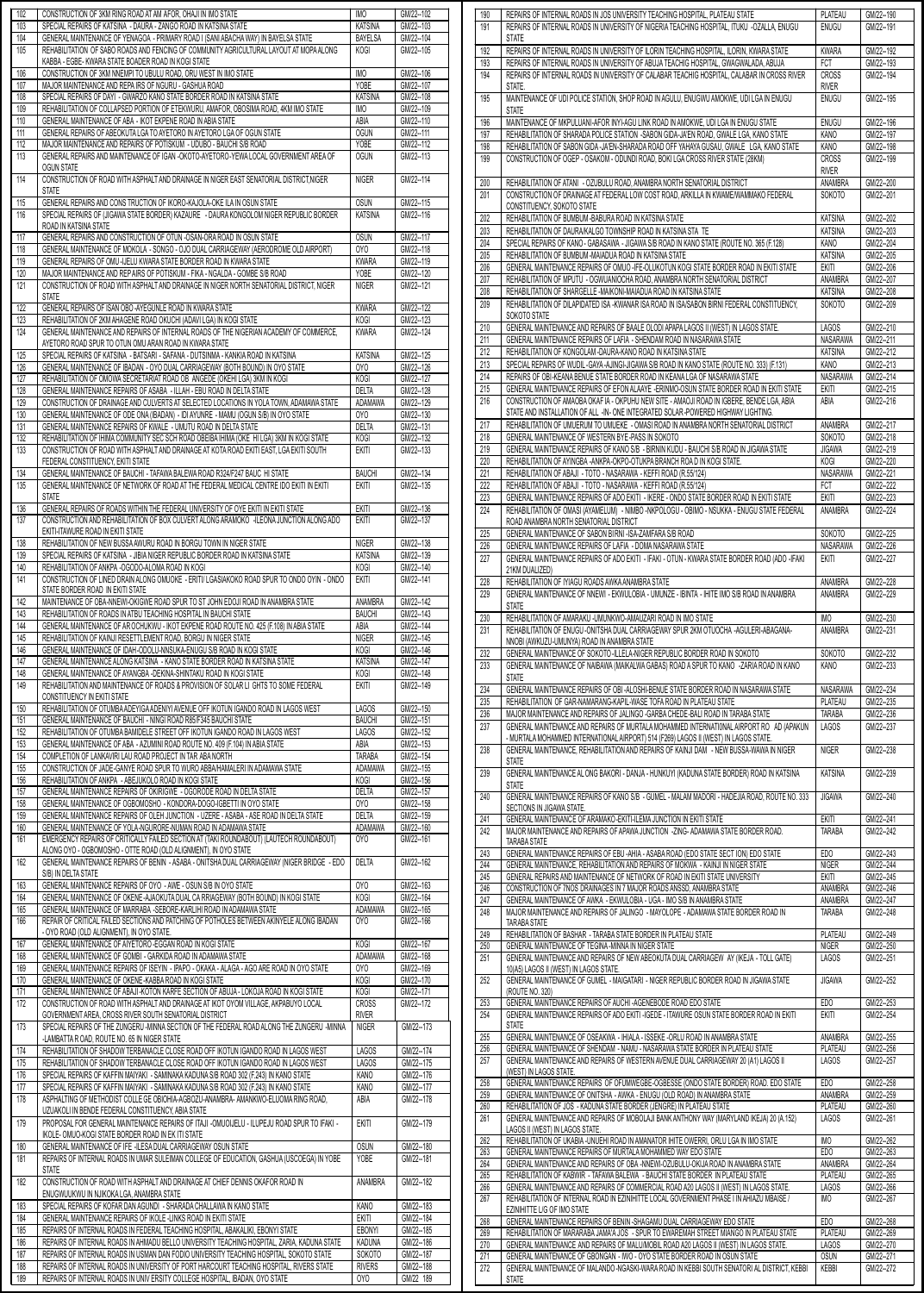| 273 | GENERAL MAINTENANCE OF GOMBE - NUMAN - YOLA IN GOMBE STATE                                   | GOMBE            | GM/22--273 |
|-----|----------------------------------------------------------------------------------------------|------------------|------------|
| 274 | MAJOR MAINTENANCE OF APIAPUM - OBUBRA ROAD. IN CROSS RIVER STATE                             | CROSS            | GM/22--274 |
|     |                                                                                              | <b>RIVER</b>     |            |
| 275 | CONSTRUCTION OF ROAD WITH ASPHALT A ND DRAINAGE IN UMUZOMGBO IHECHIOWA ROAD (EZE LINUS       | ABIA             | GM/22--275 |
|     |                                                                                              |                  |            |
|     | MBA ROAD), AROCHUKWU LGA ANSD ABIA STATE                                                     |                  |            |
| 276 | GENERAL MAINTENACE OF MALANDO (NGER S/B) - NGASKI - WARA ROAD                                | KEBBI            | GM/22--276 |
| 277 | REHABILITATION OF ROADS WITHIN WANGE - TULA AND BAULE - DAKTIBE COMMUNITY IN KALTUNGO LGA.   | GOMBE            | GM/22--277 |
|     | <b>GOMBE STATE</b>                                                                           |                  |            |
| 278 | MAJOR MAINTENANCE OF OKURIKANG - AKPAP - CREEK TOWN ROAD IN CROSS RIVER STATE                | <b>CROSS</b>     | GM/22--278 |
|     |                                                                                              | <b>RIVER</b>     |            |
| 279 | GENERAL MAINTENACE OF KALGO - BUNZA - KAMBA ROAD IN KEBBI STATE                              | <b>KEBBI</b>     | GM/22--279 |
| 280 | GENERAL MAINTENANCE OF DUKKU - BYPASS. GOMBE STATE                                           | GOMBE            | GM/22--280 |
| 281 | CONSTRUCTION OF ROAD WITH ASPHALT AND DRAINAGE IN AMAEKE TO APANU ITEM ROAD ANSD, ABIA       | ABIA             | GM/22--281 |
|     | <b>STATE</b>                                                                                 |                  |            |
| 282 | GENERAL MAINTENANCE REPAIRS OF OWO - IKARE - ARIGIDI - EKITI S/B ROAD IN ONDO STATE          | <b>ONDO</b>      | GM/22--282 |
| 283 | GENERAL MAINTENANCE REPAIRS OF RIJAU - RIBAH-WASAGU ROAD IN KEBBI STATE                      | KEBBI            | GM/22--283 |
| 284 | GENERAL MAINTENANCE OF GOMBE - POTISKUM. GOMBE STATE                                         | GOMBE            | GM/22--284 |
|     |                                                                                              |                  |            |
| 285 | MAJOR MAINTENANCE OF CALABAR - ATIMBO - IKANG ROAD IN CROSS RIVER STATE                      | <b>CROSS</b>     | GM/22--285 |
|     |                                                                                              | <b>RIVER</b>     |            |
| 286 | CONSTRUCTION OF ROAD WITH ASPHALT AND DRAINAGE AT BENDE TOWNSHIP ROAD ANSD, ABIA STATE       | ABIA             | GM/22--286 |
| 287 | REHABILITATION OF UMUNDULA ORJI -IZUZU-OWAELU AND OWALLA JUNCTION, AIRPORT ROAD, OWERRI      | <b>IMO</b>       | GM/22--287 |
|     | NORTH LGA IN IMO STATE                                                                       |                  |            |
| 288 | GENERAL MAINTENANCE REPAIRS OF IFON - UZEBA - OSSE RIVER BRIDGE (EDO S/B) ROAD IN ONDO STATE | OND <sub>O</sub> | GM/22--288 |
| 289 | GENERAL MAINTENACE OF BIRNIN KEBBI - JEGA ROAD IN KEBBI STATE                                | <b>KEBBI</b>     | GM/22--289 |
| 290 | GENERAL MAINTENANCE OF GOMBE-BAUCHI ROAD IN GOMBE STATE                                      | GOMBE            | GM/22--290 |
| 291 | MAJOR MAINTENANCE OF CALABAR - AKAMKPA - IKOM ROAD IN CROSS RIVER STATE                      | CROSS            | GM/22--291 |
|     |                                                                                              |                  |            |
|     |                                                                                              | <b>RIVER</b>     |            |
| 292 | CONSTRUCTION OF RURAL ROAD WITH ASPHALT AND DRAINAGE AT APANU TO AKANU ROAD ANSD, ABIA       | ABIA             | GM/22--292 |
|     | <b>STATE</b>                                                                                 |                  |            |
| 293 | GENERAL MAINTENANCE REPAIRS OF SOBE - OKELUSE OGBESE RIVER (EDO S/B) ROAD IN ONDO STATE      | <b>ONDO</b>      | GM/22--293 |
| 294 | GENERAL MAINTENACE OF ARGUNGU - BUI ROAD IN KEBBI STATE                                      | <b>KEBBI</b>     | GM/22--294 |
| 295 | MAJOR MAINTENANCE OF IKOM - WULA - OBUDU ROAD IN CROSS RIVER STATE                           | <b>CROSS</b>     | GM/22--295 |
|     |                                                                                              | <b>RIVER</b>     |            |
| 296 | CONSTRUCTION OF ROAD WITH ASPHALT AND DRAINAGE AT UTUTU TOWNSHIP ROAD ANSD, ABIA STATE       | ABIA             | GM/22--296 |
| 297 | GENERAL MAINTENANCE REPAIRS OF OSUN S/B - AKURE - EDO S/B ROAD IN ONDO STATE                 | ONDO             | GM/22--297 |
| 298 | MAJOR MAINTENANCE OF OBUDU - OBUDU CATTLE RANCH ROAD IN CROSS RIVER STATE                    | <b>RIVER</b>     | GM/22--298 |
|     |                                                                                              |                  |            |
| 299 | CONSTRUCTION OF CATHOLIC CHURCH ROAD WITH ASPHALT AND DRAINAGE AT UTUTU ROAD                 | ABIA             | GM/22--299 |
|     | AROCHUKWU ANSD, ABIA STATE                                                                   |                  |            |
| 300 | GENERAL MAINTENANCE REPAIRS OF OKITIPUPA - ORE - ONDO - AKURE - EKITI S/B ROAD IN ONDO STATE | <b>ONDO</b>      | GM/22--300 |
| 301 | CONSTRUCTION OF ROAD WITH ASPHALT AND DRAINAGE AT GUDU CADASTRAL ZONE, GUDU, ABUJA, FCT      | FCT              | GM/22--301 |
| 302 | GENERAL MAINTENANCE REPAIRS OF IPELLE - IFIRA - AYERE-KOGI STATE BORDER ROAD ROUTE NO R 40   | <b>ONDO</b>      | GM/22--302 |
|     | (F 220) IN ONDO STATE                                                                        |                  |            |
| 303 | CONSTRUCTION OF ROAD WITH ASPHALT AND DRAINAGE AT ORJI UZOR KALU CLOSE, MABUSHI DISTRICT,    | FCT              | GM/22--303 |
|     | ABUJA FCT                                                                                    |                  |            |
| 304 | CONSTRUCTION AND REPAIRS OF ROAD IN MAIRI/MAIMUSARI/MASHAMARI, JERE FEDERAL CONSTITUE NCY,   | <b>BORNO</b>     | GM/22--304 |
|     |                                                                                              |                  |            |
|     | <b>BORNO STATE</b>                                                                           |                  |            |
| 305 | REHABILITATION AND MAINTENANCE OF OKAGBUE ROAD IN ITEM, BENDE LGA, ANSD, ABIA STAT           | ABIA             | GM/22--305 |
| 306 | CONSTRUCTION OF COLLAPSE BRIDGE AND DRAINAGES ACROSS SHEME RIVER AT TASHAR ICCE AND          | <b>KATSINA</b>   | GM/22--306 |
|     | RIVER TUKUSHA IN FASKARI LGA OF KATSINA STATE                                                |                  |            |
| 307 | CONSTRUCTION OF COLLAPSE BRIDGE AND DRAINAGES ACROSS SHEME RIVER AT TASHAR ICCE AND          | <b>KATSINA</b>   | GM/22--307 |
|     | RIVER TUKUSHA IN FASKARI LGA OF KATSINA STATE                                                |                  |            |
| 308 | CONSTRUCTION OF ROAD WITH ASPHALT AND DRAINAGE AT AMAOKU ALAY I, BENDE LGA ANSD, ABIA        | ABIA             | GM/22--308 |
|     | <b>STATE</b>                                                                                 |                  |            |
| 309 | REHABILITATION OF ADO -ODO/IKOGA ROAD IN ADO -ODO/OTA FEDERAL CONSTITUENCY, OGUN STATE       | <b>OGUN</b>      | GM/22--309 |
|     |                                                                                              |                  |            |
|     |                                                                                              |                  |            |
| 310 | CONSTRUCTION OF ROAD WITH ASPHALT AND DRAINAGE AT AVM CHUKWU ROAD AMAEKE ITEM, BENDE         | ABIA             | GM/22--310 |
|     | LGA, ANSD, ABI A STATE                                                                       |                  |            |
| 311 | MAINTENANCE OF ADATAN ABOUT TO ASERO STADIUM AREA OF OLD ABEOKUTA/IBADAN ROAD IN             | <b>OGUN</b>      | GM/22--311 |
|     | ABEOKUTA SOUTH FEDERAL CONSTITUENCY, OGUN STATE                                              |                  |            |
| 312 | SPECIAL REPAIRS OF KATSINA -DAURA-MASHI ROAD, KATSINA STATE                                  | <b>KATSINA</b>   | GM/22--312 |
| 313 | REHABILITATION OF ABUJA - KEFFI ROAD IN FCT                                                  | FCT              | GM/22--313 |
| 314 | CONSTRUCTION OF ROAD AND DRAINAGES IN SOME SELECTED AREAS OF JERE FEDERAL CONSTITUENCY,      | <b>BORNO</b>     | GM/22--314 |
|     | <b>BORNO STATE</b>                                                                           |                  |            |
| 315 |                                                                                              | ABIA             | GM/22--315 |
|     | CONSTRUCTION OF ROAD WITH ASPHALT AND DRAINAGE AT MARKET ROAD, O HAFIA IN OHAFIA LGA, ANSD,  |                  |            |
|     | <b>ABIA STATE</b>                                                                            |                  |            |
| 316 | REHABILITATION OF ODO - ONA ELEWE OLUGBEMI ADEWOLE ROAD/ AYEGUNOLEYO BAARE ABEOKUTA,         | <b>OGUN</b>      | GM/22--316 |
|     | <b>ROAD</b>                                                                                  |                  |            |
| 317 | SPECIAL REPAIRS OF DUTSI-INGAWA ROAD, KATSINA STATE                                          | <b>KATSINA</b>   | GM/22--317 |
| 318 | REHABILITATION OF SULEJA - BWARI LAW SCHOOL ROAD. FCT                                        | FCT              | GM/22-318  |
| 319 | GENERAL MAINTENANCE OF MAIDUGURI-DAMBOA-BIU ROAD IN BORNO STATE                              | <b>BORNO</b>     | GM/22--319 |
| 320 | CONSTRUCTION OF ROAD WITH ASPHALT AND DRAINAGE IN AMANGWU, OHAFIA IN OHAFIA LGA ANSD, ABIA   | ABIA             | GM/22--320 |
|     | <b>STATE</b>                                                                                 |                  |            |
| 321 | GENERAL MAINTENANCE, REHABILITATION AND REPAIRS OF ISAGA - ABEOKUTA - IGBOORA (OYO S/B) IN   | <b>OGUN</b>      | GM/22--321 |
|     | OGUN STATE                                                                                   |                  |            |
| 322 | REHABILITATION OF DEI - DEI DAKWA ROAD (R.265/A124) FCT                                      | FCT              | GM/22--322 |
| 323 | GENERAL MAINTENANCE OF UNIVERSITY OF MAIDUGUR I INTERNAL ROADS IN BORNO STATE.               | <b>BORNO</b>     | GM/22--323 |
| 324 |                                                                                              |                  | GM/22--324 |
|     | CONSTRUCTION OF ROAD WITH ASPHALT AND DRAINAGE IN CATHOLIC ROAD, AMAEKPU OHAFIA L.G.A.       | ABIA             |            |
|     | ANSD, ABIA STATE.                                                                            |                  |            |
| 325 | REHABILITATION OF GWAGWALADA -IZOM-NIGER S/B IN FCT ROAD (R.55/234)                          | FCT              | GM/22--325 |
| 326 | GENERAL MAINTENANCE OF UBA-ASKIRA-DAMBOA-CHIBOK ROAD IN BORNO STATE                          | <b>BORNO</b>     | GM/22--326 |
| 327 | CONSTRUCTION OF ROAD WITH ASPHALT AND DRAINAGE IN BISHOP COURT ROAD, AMAEKPUOHAFIA LGA       | ABIA             | GM/22--327 |
|     | ANSD, ABIA STATE                                                                             |                  |            |
| 328 | MAJOR MAINTENANCE REPAIRS ALO NG SHAGANMU INTERCHANGE- PAPALANTO ROAD IN OGUN STATE          | <b>OGUN</b>      | GM/22--328 |
| 329 | CONSTRUCTION OF ROAD WITH ASPHALT AND DRAINAGE AT INDUSTRIAL LINE, ARIARIA INTERNATIONAL     | ABIA             | GM/22--329 |
|     | MARKET, ABA, ABIA STATE                                                                      |                  |            |
| 330 | REHABILITATION OF INTERNAL ROADS OF THE FEDERAL MEDICAL CENTER, ABEOKUTA IN OGUN STATE       | <b>OGUN</b>      | GM/22--330 |
| 331 | CONSTRUCTION OF ROAD WITH ASPHALT AND DRAINAGE AT SHOE LINE, ARIARIA INTERNATIONAL MARKET,   | ABIA             | GM/22--331 |
|     | ABA. ABIA STATE                                                                              |                  |            |
|     |                                                                                              |                  |            |
| 332 | MAJOR MAINTENANCE REPAIRS ALONG IJEBU IGBO - IFE-SEKONA ROAD IN OGUN STATE                   | <b>OGUN</b>      | GM/22--332 |
| 333 | CONSTRUCTION OF ROAD WITH ASPHALT AND DRAINAGE AT INDEPENDENCE LAYOUT ENUGU                  | <b>ENUGU</b>     | GM/22--333 |
| 334 | REHABILITATION OF EJULE - OTUKPA ROAD, BENUE STATE                                           | <b>BENUE</b>     | GM/22--334 |
| 335 | CONSTRUCTION OF ROAD WITH ASPHALT AND DRAINAGE IN UTURU TOWN SHIP ROAD IN ISIUKWUATO         | ABIA             | GM/22--335 |
|     | <b>LGA, ABIA STATE</b>                                                                       |                  |            |
| 336 | MAJOR MAINTENANCE REPAIRS ALONG ABEOKUTA - ITA-OSHIN-IBARA ORINLE ROAD IN OGUN STATE         | <b>OGUN</b>      | GM/22--336 |
| 337 | CONSTRUCTION OF ROAD WITH ASPHALT AND DRAINAGE IN KANADA - MATAWALLE -STEEL ROLLING MILL IN  | <b>KATSINA</b>   | GM/22--337 |
|     | <b>KATSINA STATE</b>                                                                         |                  |            |
|     | GENERAL MAINTENANCE OF MAKURDI - ALIADE IN BENUE STATE                                       |                  |            |
| 338 |                                                                                              | <b>BENUE</b>     | GM/22--338 |
| 339 | CONSTRUCTION OF ROAD WITH ASPHALT AND DRAINAGE IN OZUABAM TOWNSHIP ROAD IN AROCHUKWU         | ABIA             | GM/22--339 |
|     | LGA, ABIA STATE                                                                              |                  |            |
| 340 | GENERAL MAINTENANCE A LONG KATSINA - DUTSINMA - KANKARA - KARFI ROAD IN KATSINA STATE        | <b>KATSINA</b>   | GM/22--340 |
| 341 | CONSTRUCTION OF LINED DRAIN/CULVET AT KM 69+800 ALONG ILISAOKE - BOLADURO SPUR TO IFAKI-     | EKITI            | GM/22--341 |
|     | IKOLE-OMUO-KOGI STATE BORDER SPUR TO IFAKI -IKOLE, OWO-KOGI STATE BORDER ROAD I N EKITI      |                  |            |
|     | <b>STATE</b>                                                                                 |                  |            |
| 342 | GENERAL MAINTENANCE OF BAUCHI - KARI ROAD R95/A3 BAUCHI STATE                                | <b>BAUCHI</b>    | GM/22--342 |
| 343 | GENERAL MAINTENANCE OF AROCHUKWU - NKANA - AKWA IBOM S/B ROAD ROUTE NO. 425 (F.106) IN ABIA  | ABIA             | GM/22--343 |
|     | <b>STATE</b>                                                                                 |                  |            |
| 344 | MAJOR MAINTENANCE AND REPAIRS OF RAFIN KADA - DONGA - SABON GIDA ROAD IN TARABA STATE        | TARABA           | GM/22--344 |
| 345 | CONSTRUCTION OF KAURA BRIDGE ALONG RIVER KADUNA, KADUNA STATE                                | <b>KADUNA</b>    | GM/22--345 |
| 346 | CONSTRUCTION OF KAURA BRIDGE ALONG RIVER KADUNA, KADUNA STATE                                | <b>KADUNA</b>    | GM/22--346 |

|                                                                                                                            | <b>STATE</b>                                                                                                                                                  |                          |                        |
|----------------------------------------------------------------------------------------------------------------------------|---------------------------------------------------------------------------------------------------------------------------------------------------------------|--------------------------|------------------------|
| 348                                                                                                                        | REHABILITATION OF ENUGU AGIDI - ISUANOCHA ROAD, ANAMBRA STATE                                                                                                 | ANAMBRA                  | GM/22--348             |
| 349                                                                                                                        | GENERAL MAINTENANCE, REHABILITATION AND REPAIR S OF KONTAGORA- TEGINA                                                                                         | <b>NIGER</b>             | GM/22--349             |
| 350                                                                                                                        | GENERAL MAINTENANCE OF KAJIJI-JABO-ZAMFARA S/B ROAD IN SOKOTO STATE                                                                                           | <b>SOKOTO</b>            | GM/22--350             |
| 351                                                                                                                        | GENERAL MAINTENANCE REPAIRS OF AKWANGA - KEFFI - FCT BORDER NASARAWA STATE                                                                                    | <b>NASARAWA</b>          | GM/22--351             |
| 352                                                                                                                        | SPECIAL REPAIRS OF MALUMFASHI-KAFUR-DABAI ROAD IN KATSINA STATE                                                                                               | <b>KATSINA</b>           | GM/22--352             |
| 353                                                                                                                        | REHABILITATION OF HUNKUYI BYE - PASS, KUDAN LOCAL GOVT. KADUNA STATE                                                                                          | <b>KADUNA</b>            | GM/22--353             |
| 354                                                                                                                        | GENERAL MAINTENANCE REPAIRS OF IJAN -ISE ROAD OFF ADO-EKITI - ILUOMOBA-IMESI-ONDO STATE                                                                       | ekiti                    | GM/22--354             |
|                                                                                                                            | BORDER ROAD IN EKITI STATE                                                                                                                                    |                          |                        |
| 355                                                                                                                        | REHABILITATION OF USHO-ISE-EKITI STATE BOARDER ROAD IN EKITI STATE<br>REHABILITATION OF NENI - ICHIDA - AWKA ETITI - IGBOUKWU - EKWULOBIA ROAD, ANAMBRA STATE | <b>EKITI</b>             | GM/22--355             |
| 356                                                                                                                        |                                                                                                                                                               | ANAMBRA                  | GM/22--356             |
| 357                                                                                                                        | GENERAL MAINTENANCE REPAIRS OF SOKOTO â€"GORONYO â€"SABON BIRNI â€"NIGER REPUBLIC BORDER<br>ROAD (ROUTE NO. 221, F138) IN SOKOTO STATE                        | SOKOTO                   | GM/22--357             |
| 358                                                                                                                        | GENERAL MAINTENANCE REPAIRS OF NASARAWA - KEFFI ROAD IN NASARAWA STATE                                                                                        | NASARAWA                 | GM/22--358             |
| 359                                                                                                                        | NASARAWA - KAURAN WALI ROAD, KUDAN LOCALGOVT. KADUNA STATE                                                                                                    | <b>KADUNA</b>            | GM/22--359             |
| 360                                                                                                                        | GENERAL MAINTENANCE OF BAUCHI - JOS PLATEAU STATE BORDER ROAD IN BAUCHI STATE                                                                                 | <b>BAUCHI</b>            | GM/22--360             |
| 361                                                                                                                        | REHABILITATION OF IPOTI-ILUKULO-OKEORO JUNCTION SPUR TO IDO OTUN-KWARA S/B ROAD, EKITI                                                                        | Ekiti                    | GM/22--361             |
|                                                                                                                            | STATE.                                                                                                                                                        |                          |                        |
| 362                                                                                                                        | REHABILITATION AND CONSTRUCTION OF 3KM ROAD IN IDEMILI NORTH                                                                                                  | ANAMBRA                  | GM/22--362             |
| 363                                                                                                                        | GENERAL MAINTENACE OF JAREDI - SANYINNA - KEBBI STATE BORDER ROAD IN SOKOTO STATE                                                                             | <b>SOKOTO</b>            | GM/22--363             |
| 364                                                                                                                        | GENERAL MAINTENANCE REPAIRS OF AKWANGA -ANDAHA-KADUNA S/B ROAD IN NASARAWA STATE                                                                              | NASARAWA                 | GM/22-364              |
| 365                                                                                                                        | GENERAL MAINTENANCE REPAIRS OF KACHIA - KWOI - NASARAWA S/B ROAD 345/F.238 IN KADUNA STATE                                                                    | KADUNA                   | GM/22-365              |
| 366                                                                                                                        | REHABILITATION OF ILARO IJURIN ROAD - TEMIDIRE AYEGUNLE ROAD, IJERO, EKITI STATE .                                                                            | EKITI                    | GM/22-366              |
| 367                                                                                                                        | GENERAL MAINTENANCE REPAIRS OF SAMINAKA - KANO S/B ROAD 302/F.243 IN KADUNA STATE                                                                             | <b>KADUNA</b>            | GM/22-367              |
| 368                                                                                                                        | MAINTENANCE OF ALPHA STATION ROAD - TV - ROAD - UMUAGU, NNOBI, IDEMILI SOUTH LGA ANAMBRA                                                                      | ANAMBRA                  | GM/22-368              |
|                                                                                                                            | <b>STATE</b>                                                                                                                                                  |                          |                        |
| 369                                                                                                                        | CONSTRUCTION OF ROAD WITH ASPHALT AND DRAINAGE AT ZINA COURT ROAD. LEKKI, LAGOS STATE                                                                         | <b>LAGOS</b>             | GM/22-369              |
| 370                                                                                                                        | GENERAL MAINTENANCE REPAIRS OF SAMINAKA - SAMARU KATAF ROUND ABOUT 302/F.243 IN KADUNA                                                                        | <b>KADUNA</b>            | GM/22-370              |
|                                                                                                                            | <b>STATE</b>                                                                                                                                                  |                          |                        |
| 371                                                                                                                        | CONSTRUCTION OF FEDERAL PYSCHATRIC HOSPITAL ROAD, ARORA ADUWAWA, ALONG BENIN -AUCHI                                                                           | EDO                      | GM/22-371              |
|                                                                                                                            | ROAD, BENIN CITY, EDO SOUTH SENATORIAL DISTRICT IN EDO STATE                                                                                                  |                          |                        |
| 372                                                                                                                        | REHABILITATION AND CONSTRUCTION OF 2KM ROAD IN IDEMILI SOUTH IN ANAMBRA                                                                                       | ANAMBRA                  | GM/22-372              |
| 373                                                                                                                        | GENERAL MAINTENANCE AND REHABILITATI ON OF EBUBU JUNCTION - ONNE PORT ROAD 426(F103-1) IN                                                                     | <b>RIVERS</b>            | GM/22-373              |
|                                                                                                                            | <b>RIVERS STATE</b>                                                                                                                                           |                          |                        |
| 374                                                                                                                        | CONSTRUCTION AND REHABILITATION OF SALIU OBODO STREET SPUR AJAH - EPE EXPRESS ETIOSA,                                                                         | <b>LAGOS</b>             | GM/22-374              |
|                                                                                                                            | LOCAL GOVERNMENT LAGOS STATE                                                                                                                                  |                          |                        |
| 375                                                                                                                        | REHABILITATION OF LINK ROAD CO NNECTING UNEME-UZANU-ODOBA TO OKPEKPE, ETSAKO EAST LOCAL                                                                       | ED <sub>0</sub>          | GM/22-375              |
|                                                                                                                            | GOVERNMENT, EDO STATE (10KM)                                                                                                                                  |                          |                        |
| 376                                                                                                                        | REHABILITATION OF NKWO IFITEDUNU -UMUNYA ROAD IN ANAMBRA STATE (KM 0+000 -KM. 3+3000) IN                                                                      | ANAMBRA                  | GM/22-376              |
|                                                                                                                            | ANAMBRA STATE                                                                                                                                                 |                          |                        |
| 377                                                                                                                        | GENERAL MAINTENANCE OF IGWURUTA - CHOKOCHO - OKEHI ROAD 422 (F228) IN RIVERS STATE                                                                            | <b>RIVERS</b>            | GM/22-377              |
| 378                                                                                                                        | GENERAL MAINTENANCE, REHABILITATION AND REPAIRS OF APAPA - OWORONSHOKI (MARYLANDLAND                                                                          | LAGOS                    | GM/22-378              |
|                                                                                                                            | OJOTA SECTION)                                                                                                                                                |                          |                        |
| 379                                                                                                                        | CONSTRUCTION OF IGIODE-EGORI TO AGENEBODE ROAD, ETSAK O L.G.A IN EDO STATE                                                                                    | ED <sub>0</sub>          | GM/22-379              |
| 380                                                                                                                        | REHABILITATION OF NKWO IFITEDUNU - UMUNYA ROAD IN ANAMBRA STATE                                                                                               | ANAMBRA                  | GM/22-380              |
| 381                                                                                                                        | GENERAL MAINTENANCE OF EMOUHA - TEMA JUNCTION ROAD 406 (F228) IN RIVERS STATE                                                                                 | <b>RIVERS</b>            | GM/22-381              |
| 382                                                                                                                        | GENERAL MAINTENANCE, REHABILITATION AND REPAIRS OF OLD ACCESS TERMINAL ROAD                                                                                   | PLATEAU                  | GM/22-382              |
| 383                                                                                                                        | GENERAL MAINTENANCE OF IKHOLO - OGBIDO - AYOGHENA ROAD, OGBIDO - UZAIRUE IN EDO STATE                                                                         | ED <sub>0</sub>          | GM/22-383              |
|                                                                                                                            |                                                                                                                                                               |                          |                        |
| 384                                                                                                                        | GENERAL MAINTENANCE OF ELEME - JUNCTION ONNE JUNCTION DUAL CARRIAGEWAY 15 (F103 ) IN RIVERS<br><b>STATE</b>                                                   | <b>RIVERS</b>            | GM/22-384              |
| 385                                                                                                                        | REHABILITATION OF ABBA STREET, URATTA EAST EXTENSION, TRANS EGBU LAYOUT OFF OWERRI-                                                                           | <b>IMO</b>               | GM/22-385              |
|                                                                                                                            | UMUAHIA ROAD. IMO STATE                                                                                                                                       |                          |                        |
|                                                                                                                            | GENERAL MAINTENANCE & REPAIRS OF PAVEMENT ALONG BENIN BYPASS DUAL CARRIAGEWAY IN EDO                                                                          |                          | GM/22-386              |
| 386                                                                                                                        | <b>STATE</b>                                                                                                                                                  | ED <sub>0</sub>          |                        |
|                                                                                                                            |                                                                                                                                                               |                          |                        |
|                                                                                                                            |                                                                                                                                                               |                          |                        |
| 387                                                                                                                        | MAINTENANACE OF OKIJA-UMUEBIKE-OGUTA ROAD IN ANAMBRA STATE                                                                                                    | ANAMBRA                  | GM/22-387              |
| 388                                                                                                                        | REHABILITATION OF 1.5KM I.D GYANG STREET ROAD IN RAYFIELD JOS, PLATEAU STATE                                                                                  | PLATEAU                  | GM/22-388              |
|                                                                                                                            | GENERAL MAINTENANCE AND REPAIRS OF IGANMU/ERIC MO ORE ROAD LAGOS II (WEST) IN LAGOS STATE.                                                                    | <b>LAGOS</b>             | GM/22-389              |
| 390                                                                                                                        | REHABILITATION OF OWERRI-UMUAHIA ROAD WITH SPUR AT EMII -ABA ROAD, IMO STATE                                                                                  | IMO                      | GM/22-390              |
| 391                                                                                                                        | GENERAL MAINTENANCE & REPAIRS OF PAVEMENT ALONG OLUKU -SOBE- IFOR ROAD (ONDO S/B) IN EDO                                                                      | ED <sub>0</sub>          | GM/22-391              |
|                                                                                                                            | <b>STATE</b>                                                                                                                                                  |                          |                        |
| 392                                                                                                                        | MAINTENANACE OF FIRST AVENUE ROAD ORAUKWU IN IDEMILI NORTH LGA ANAMBRA STATE                                                                                  | ANAMBRA                  | GM/22-392              |
|                                                                                                                            | GENERAL MAINTENANCE OF JOS BYPASS - BAUCHI STATE BORDER IN PLATEAU STATE                                                                                      | PLATEAU                  | GM/22-393              |
| 393<br>394                                                                                                                 | SPECIAL REPAIRS OF OUTER MARINA LAGOS I (EAST) IN LAGOS STATE                                                                                                 | <b>LAGOS</b>             | GM/22-394              |
| 395                                                                                                                        | REHABILITATION OF OWERRI-UMUAKA-ORLU ROAD, IMO STATE                                                                                                          | <b>IMO</b>               | GM/22-395              |
|                                                                                                                            | GENERAL MAINTENANCE & REPAIRS OF ENEBODE ROAD (ONDO S/B) IN EDO STATE                                                                                         | ED <sub>O</sub>          | GM/22-396              |
|                                                                                                                            | GENERAL MAINTENANCE OF ONITSHA - OWERRI - ROAD, OKIJA - OGUTA - IHIALA BYEPASS IN ANAMBRA                                                                     | ANAMBRA                  | GM/22-397              |
|                                                                                                                            | <b>STATE</b>                                                                                                                                                  |                          |                        |
| 398                                                                                                                        | GENERAL MAINTENANCE, REHABILITATION AND REPAIRS OF EPE â€"IJEBU ODE                                                                                           | <b>LAGOS</b>             | GM/22-398              |
| 399                                                                                                                        | GENERAL MAINTENANCE OF VOM - MANCHOK - KADUNA STATE BORDER IN PLATEAU STATE                                                                                   | PLATEAU                  | GM/22-399              |
|                                                                                                                            | SPECIAL REPAIRS ALONG TAFA - BALEWA SUARE/ MACARTHY IN LAGOS ISLAND, LAGOS STATE.                                                                             | <b>LAGOS</b>             | GM/22-400              |
| 401                                                                                                                        | REHABILITATION OF OGBONA - OGHOMEZE ROAD IN ESTAKO CENTRAL IN EDO STATE                                                                                       | ED <sub>0</sub>          | GM/22-401              |
|                                                                                                                            | GENERAL MAINTENANCE OF PORTHARCOURT - ISIOKPO - ELELE - OMERELU DUAL CARRIAGEWAY 414 (229)                                                                    | <b>RIVERS</b>            | GM/22-402              |
|                                                                                                                            | IN RIVERS STATE                                                                                                                                               |                          |                        |
|                                                                                                                            | CONSTRUCTION OF ROAD WITH ASPHALT AND DRAINAGE EZEOKE NSU - UMUOTA ROAD IN EHIME MBANO                                                                        | <b>IMO</b>               | GM/22-403              |
|                                                                                                                            | LGA, IMO NORTH IMO STATE                                                                                                                                      |                          |                        |
|                                                                                                                            | GENERAL MAINTENANCE, REHABILITATION AND REPAIRS OF IKOR ODU - ITOIKIN                                                                                         | <b>LAGOS</b>             | GM/22-404              |
|                                                                                                                            | REHABILITATION OF LINK ROAD CONNECTING UFUAH TO UZANU IN EDO STATE                                                                                            | EDO                      | GM/22-405              |
|                                                                                                                            | GENERAL MAINTENANCE OF HEIPANG - BARKIN LADI - MANGU IN PLATEAU STATE                                                                                         | PLATEAU                  | GM/22-406              |
|                                                                                                                            | GENERAL MAINTENANCE, REHABILITATION AND REPAIRS OF 3RD MAINLAND BRIDGE (BOTH BOUNDS)                                                                          | <b>LAGOS</b>             | GM/22-407              |
| 405<br>406<br>408<br>409                                                                                                   | GENERAL MAINTENANCE, REHABILITATION AND REPAIRS OF 3RD MAINLAND BRIDGE (BOTH BOUNDS)                                                                          | LAGOS                    | GM/22-408              |
|                                                                                                                            | REPAIRS OF IGBOLUWO SPUR TO LAGOS-IKORODU ROAD IN LAGOS STATE                                                                                                 | <b>LAGOS</b>             | GM/22-409              |
|                                                                                                                            | GENERAL MAINTENANCE OF OBA - NNEWI - UGA - OKIGWE IMO S/B ROAD IN ANAMBRA STATE                                                                               | ANAMBRA<br><b>OGUN</b>   | GM/22-410              |
|                                                                                                                            | CONSTRUCTION OF ADEN BRIDGE BETWEEN OKADA AND OGBOGUI - ABANGBE SPUR TO BENIN-SHAGAMU<br><b>DUAL</b>                                                          |                          | GM/22-411              |
|                                                                                                                            | REHABILITATION OF UBAHA - LIMCA ROAD SPUR AGIRIJA ROAD OKIGWE L/G IMO STATE                                                                                   | <b>IMO</b>               | GM/22-412              |
|                                                                                                                            | GENERAL MAINTENANCE REPAIRS OF BABALDU - NINGI - BAUCHI S/B ROAD IN JIGAWA STATE                                                                              | <b>JIGAWA</b>            | GM/22-413              |
|                                                                                                                            |                                                                                                                                                               |                          |                        |
|                                                                                                                            | CONSTRUCTION OF 5KM ROAD IN ETIM EDDA, AFIKPO SOUTH LGA IN EBONYI SOUTH SENATORIAL DISTRICT                                                                   | EBONYI                   | GM/22-414              |
|                                                                                                                            | REPAIRS OF INTERNAL ROADS IN NNAMDI AZIKIWE UNIVERSITY, AWKA IN ANAMBRA STATE                                                                                 | ANAMBRA<br>PLATEAU       | GM/22-415<br>GM/22-416 |
|                                                                                                                            | GENERAL MAINTENANCE OF PANYAM - PANKSHIN - LANGTANG IN PLATEAU STATE                                                                                          | LAGOS                    | GM/22-417              |
|                                                                                                                            | REHABILITATION OF AGEGE MOTOR ROAD BETWE EN CAPPA BUS STOP - BOLADE OSHODI (BOTH BOUNDS)                                                                      |                          |                        |
|                                                                                                                            | WITHIN LAGOS II WEST IN LAGOS STATE.<br>GENERAL MAINTENANCE OF PANYAM - SHENDAM IN PLATEAU STATE                                                              | PLATEAU                  | GM/22-418              |
|                                                                                                                            |                                                                                                                                                               | <b>IMO</b>               | GM/22-419              |
|                                                                                                                            | MAJOR MAINTENANCE OF OWERRI-ONITSHA DUAL CARRIAGEWAY IN IMO STATE                                                                                             |                          | GM/22-420              |
|                                                                                                                            | MAJOR MAINTENANCE OF AFIKPO - OZZIZA ROAD<br>CONSTRUCTION OF 3KM BWOM - RAWURU ROAD OFF B/LADI - MANGU FEDERAL ROAD IN PLATEAU NORTH                          | <b>EBONYI</b><br>PLATEAU |                        |
|                                                                                                                            | SENATORIAL DISTRICT. PLATEAU STATE                                                                                                                            |                          | GM/22-421              |
| 410<br>415<br>416                                                                                                          |                                                                                                                                                               |                          |                        |
|                                                                                                                            | GENERAL MAINTENANCE, REHABILITATION AND REPAIRS OF CHIKANDA - ILIESHA BARUBA OYO S/B                                                                          | <b>KWARA</b>             | GM/22-422              |
| 422                                                                                                                        | R.506(202) IN KWARA STATE                                                                                                                                     |                          |                        |
| 389<br>396<br>397<br>400<br>402<br>403<br>404<br>407<br>411<br>412<br>413<br>414<br>417<br>418<br>419<br>420<br>421<br>423 | MAJOR MAINTENANCE OF OLD OWERRI-UMUAKA-ORLU ROAD IN IMO STATE                                                                                                 | IMO                      | GM/22-423              |
| 424                                                                                                                        | MAJOR MAINTENANCE OF AFIKPO - ABAKALIKI ROAD IN EBONYI STATE                                                                                                  | <b>EBONYI</b>            | GM/22-424              |
| 425                                                                                                                        | CONSTRUCTION OF ENIAN STREET TO EDEHE STREET ROAD WITH ASPHALT AND DRAINAGE IN AFAHA                                                                          | <b>AKWA IBOM</b>         | GM/22-425              |
|                                                                                                                            | OFFOT VILLAGE OFF ABAK ROAD UYO, AKWA IBOM STATE                                                                                                              |                          |                        |
|                                                                                                                            | GENERAL MAINTENANCE OF SHENDAM - LALIN - LANGTANG IN PLATEAU STATE                                                                                            | PLATEAU<br><b>KWARA</b>  | GM/22-426              |
| 426<br>427                                                                                                                 | GENERAL MAINTENANCE, REHABILITATION AND REPAIRS OF IBADAN - ILORIN FOUR LANE DIVIDED                                                                          |                          | GM/22-427              |
| 428                                                                                                                        | HIGHWAYS SECTION III (OGBOMOSO - ILORIN) R.20 IN KWARA STATE<br>MAJOR MAINTENANCE OF OWERRI-OBOWO-UMUAHIA ROAD(MILE 71/2) IN IMO STATE                        | <b>IMO</b>               | GM/22-428              |

347 GENERAL MAINTENANCE REPAIRS OF ADO EKITI -IGEDE - ITAWURE OSUN STATE BORDER ROAD IN EKITI

EKITI GM/22--347